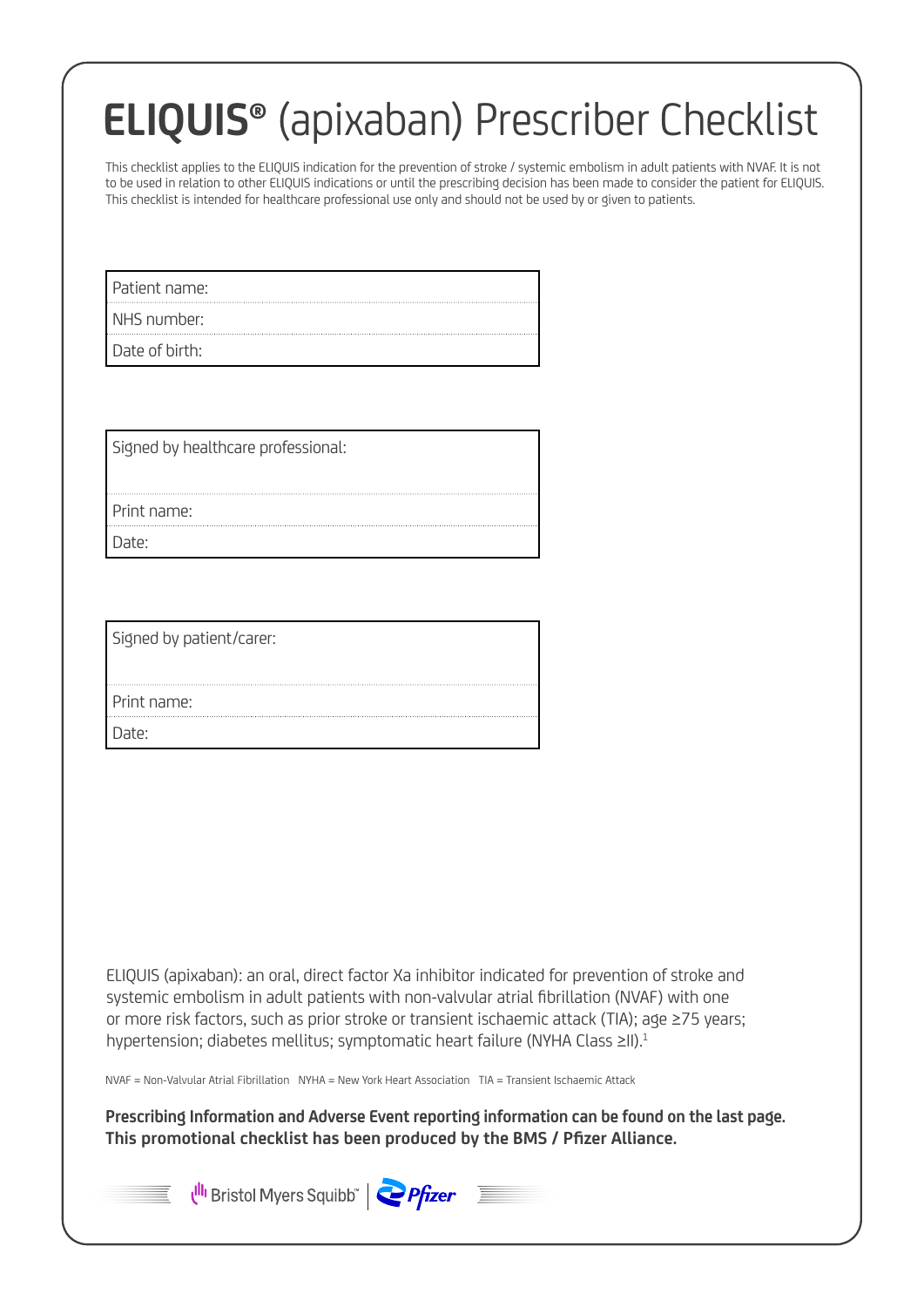## **ELIQUIS® Prescriber Checklist\***

The table below provides an example checklist that may be used to assess a patient's suitability prior to initiating treatment with ELIQUIS. Please note that this is a sample of potential assessment questions that could be used and is not an exhaustive list. Please refer to the SmPC before prescribing.<sup>1</sup>

This entire document is intended for healthcare professionals only and should not be given to patients.

| Have you reviewed the following in this patient?                                                                                                                                                                                                                                                                                                                                                                                                                                                                                                                                                                                                                  |          |
|-------------------------------------------------------------------------------------------------------------------------------------------------------------------------------------------------------------------------------------------------------------------------------------------------------------------------------------------------------------------------------------------------------------------------------------------------------------------------------------------------------------------------------------------------------------------------------------------------------------------------------------------------------------------|----------|
| Diagnosis and risk assessment                                                                                                                                                                                                                                                                                                                                                                                                                                                                                                                                                                                                                                     | Assessed |
| Diagnosis of NVAF                                                                                                                                                                                                                                                                                                                                                                                                                                                                                                                                                                                                                                                 |          |
| Individual risk of stroke (e.g. CHA <sub>2</sub> DS <sub>2</sub> -VASc or CHADS <sub>2</sub> )                                                                                                                                                                                                                                                                                                                                                                                                                                                                                                                                                                    |          |
| Individual risk of bleeding (e.g. HAS-BLED)                                                                                                                                                                                                                                                                                                                                                                                                                                                                                                                                                                                                                       |          |
| <b>Renal function</b>                                                                                                                                                                                                                                                                                                                                                                                                                                                                                                                                                                                                                                             |          |
| Prior to initiating ELIQUIS, renal function testing should be performed. ELIQUIS is NOT recommended in patients<br>with CrCl <15 ml/min or in patients undergoing dialysis.                                                                                                                                                                                                                                                                                                                                                                                                                                                                                       |          |
| <b>Hepatic function</b>                                                                                                                                                                                                                                                                                                                                                                                                                                                                                                                                                                                                                                           |          |
| ELIQUIS is contraindicated in patients with hepatic disease associated with coagulopathy and clinically<br>relevant bleeding risk. ELIQUIS is <b>NOT</b> recommended in patients with severe hepatic impairment. It should<br>be used with caution in patients with mild or moderate hepatic impairment (Child Pugh A or B). Patients with<br>elevated liver enzymes alanine aminotransferase (ALT) / aspartate aminotransferase (AST) >2 x ULN or total<br>bilirubin ≥ 1.5 x ULN were excluded in clinical trials. Therefore ELIQUIS should be used with caution in this<br>population. Prior to initiating ELIQUIS, liver function testing should be performed. |          |
| <b>Contraindications to ELIQUIS</b>                                                                                                                                                                                                                                                                                                                                                                                                                                                                                                                                                                                                                               |          |
| Concomitant treatment with any other anticoagulant agent except under the circumstances of switching<br>therapy to or from ELIQUIS or when unfractionated heparin is given at doses necessary to maintain an open<br>central venous or arterial catheter, or when unfractionated heparin is given during catheter ablation for AF                                                                                                                                                                                                                                                                                                                                 |          |
| Hypersensitivity to the active substance or any of the excipients<br>(ELIQUIS contains lactose - patients with rare hereditary problems of galactose intolerance, total lactase<br>deficiency, or glucose-galactose malabsorption should NOT take ELIQUIS)                                                                                                                                                                                                                                                                                                                                                                                                        |          |
| Active clinically significant bleeding                                                                                                                                                                                                                                                                                                                                                                                                                                                                                                                                                                                                                            |          |
| Hepatic disease associated with coagulopathy and clinically relevant bleeding risk                                                                                                                                                                                                                                                                                                                                                                                                                                                                                                                                                                                |          |
| Lesion or condition if considered a significant risk factor for major bleeding (see SmPC for list of examples)                                                                                                                                                                                                                                                                                                                                                                                                                                                                                                                                                    |          |
| <b>Concomitant medications</b>                                                                                                                                                                                                                                                                                                                                                                                                                                                                                                                                                                                                                                    |          |
| Use of strong inhibitors of both CYP3A4 and P-gp (ELIQUIS is NOT recommended)                                                                                                                                                                                                                                                                                                                                                                                                                                                                                                                                                                                     |          |
| Use of strong inducers of both CYP3A4 and P-gp (use ELIQUIS with caution)                                                                                                                                                                                                                                                                                                                                                                                                                                                                                                                                                                                         |          |
| Use with caution with SSRIs / SNRIs, NSAIDs, aspirin, and / or P2Y <sub>12</sub> inhibitors due to increased risk of bleeding                                                                                                                                                                                                                                                                                                                                                                                                                                                                                                                                     |          |
| Use of drugs associated with serious bleeding, such as other platelet aggregation inhibitors or thrombolytic<br>agents (refer to SmPC for further information)                                                                                                                                                                                                                                                                                                                                                                                                                                                                                                    |          |
| <b>Prosthetic heart valves</b>                                                                                                                                                                                                                                                                                                                                                                                                                                                                                                                                                                                                                                    |          |
| ELIQUIS is NOT recommended in patients with prosthetic heart valves; the safety and efficacy of ELIQUIS have<br>not been studied in this setting                                                                                                                                                                                                                                                                                                                                                                                                                                                                                                                  |          |
| Antiphospholipid syndrome                                                                                                                                                                                                                                                                                                                                                                                                                                                                                                                                                                                                                                         |          |
| ELIQUIS is NOT recommended for patients with a history of thrombosis who are diagnosed with<br>antiphospholipid syndrome                                                                                                                                                                                                                                                                                                                                                                                                                                                                                                                                          |          |
| Pregnancy and breastfeeding                                                                                                                                                                                                                                                                                                                                                                                                                                                                                                                                                                                                                                       |          |
| Avoid use of ELIQUIS during pregnancy or when breastfeeding                                                                                                                                                                                                                                                                                                                                                                                                                                                                                                                                                                                                       |          |
| Dose of ELIQUIS prescribed                                                                                                                                                                                                                                                                                                                                                                                                                                                                                                                                                                                                                                        |          |
| • 5 mg BD<br><b>or</b>                                                                                                                                                                                                                                                                                                                                                                                                                                                                                                                                                                                                                                            |          |
| 2.5 mg BD (if patient has the exclusive criterion of severe renal impairment [CrCl 15-29 ml/min] OR at least<br>two of the following: age ≥80 years; body weight ≤60 kg; serum creatinine ≥1.5 mg/dl [133 µmol/l])                                                                                                                                                                                                                                                                                                                                                                                                                                                |          |

 \* This checklist applies to the ELIQUIS indication for the prevention of stroke / systemic embolism in adult patients with NVAF. It is not to be used in relation to other ELIQUIS indications.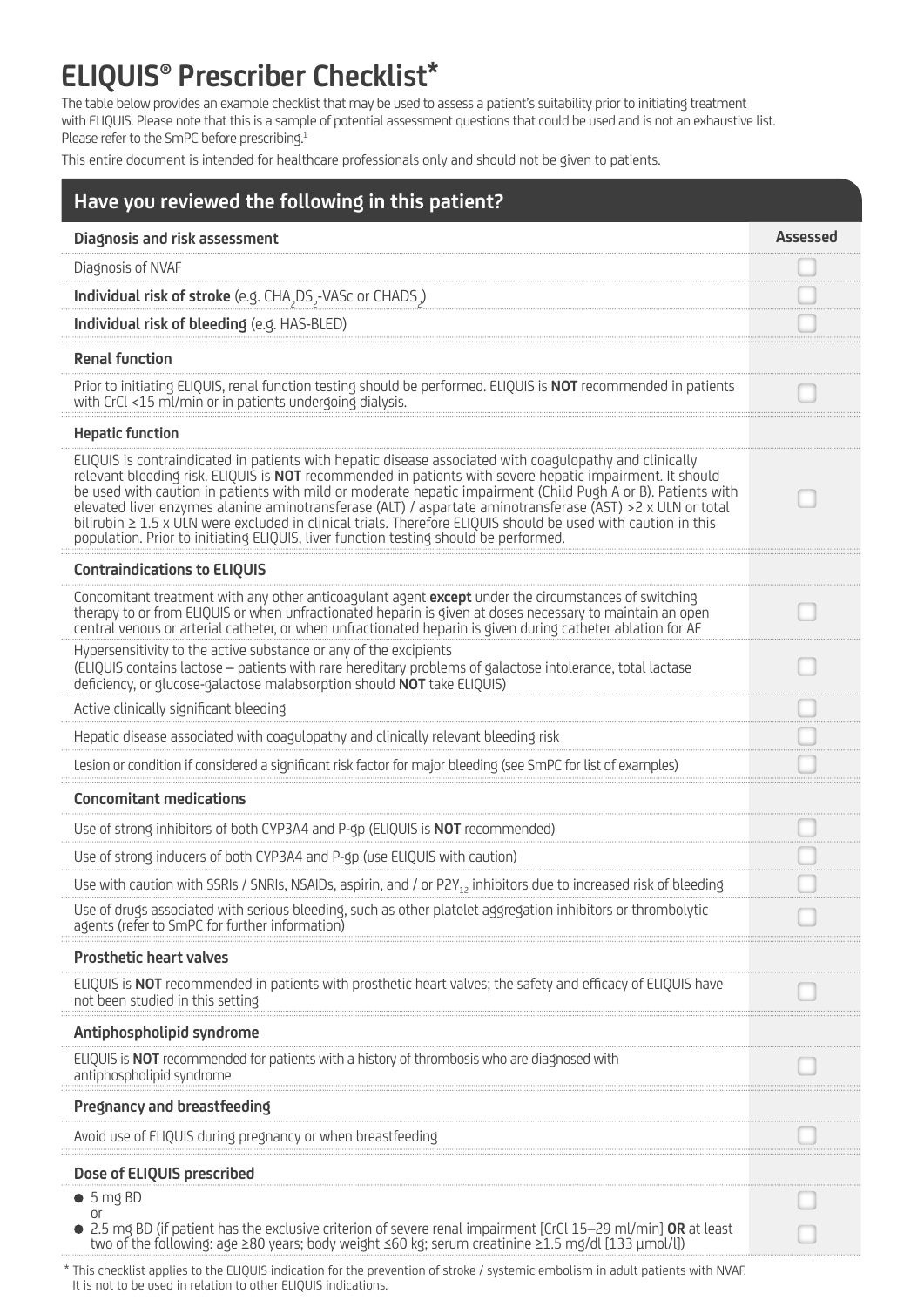### **Patient Discussion Checklist\***

The table below provides an example of a checklist that may be used to guide a discussion with patients starting ELIQUIS. Please note that this is a sample of potential assessment questions that could be used and is not an exhaustive list. Please refer to the SmPC before prescribing.<sup>1</sup> This entire document is intended for healthcare professionals only and should not be given to patients.

| Have you discussed the following points with your patient?                                                                                                                                                                                  |  |                                                                                                                                                                                                                                                                                                                                                                                                                                                                               |  |  |
|---------------------------------------------------------------------------------------------------------------------------------------------------------------------------------------------------------------------------------------------|--|-------------------------------------------------------------------------------------------------------------------------------------------------------------------------------------------------------------------------------------------------------------------------------------------------------------------------------------------------------------------------------------------------------------------------------------------------------------------------------|--|--|
| Diagnosis and stroke risk                                                                                                                                                                                                                   |  | Informing healthcare professionals                                                                                                                                                                                                                                                                                                                                                                                                                                            |  |  |
| • Diagnosis of NVAF<br>• The patient's individual stroke risk (e.g. talk the<br>patient through their CHA <sub>2</sub> DS <sub>2</sub> -VASc or CHADS <sub>2</sub> score<br>as a discussion aid)                                            |  | As with all anticoagulants<br>• Doctor - inform before any additional medication is<br>required<br>• Dentist - needs to be informed because there is<br>an increased risk of bleeding if dental treatment is<br>needed<br>$\bullet$ Pharmacist $-$ so they can advise about medicines<br>suitable to take with anticoagulants<br>• All HCPs - ensure patient has a patient alert<br>card and emphasise the importance of carrying<br>at all times and producing when seeing a |  |  |
| • The role of anticoagulants in the prevention of stroke<br>[in NVAF patients]<br>• Advise patient that ELIQUIS does not treat AF, so they<br>should continue to take any other medication to<br>manage heart rate and rhythm as prescribed |  |                                                                                                                                                                                                                                                                                                                                                                                                                                                                               |  |  |
| Dose of ELIQUIS prescribed                                                                                                                                                                                                                  |  | healthcare professional                                                                                                                                                                                                                                                                                                                                                                                                                                                       |  |  |
| • Advise patient on the dose of ELIQUIS they are<br>receiving and the reasons for the choice of dose                                                                                                                                        |  | <b>Surgery</b>                                                                                                                                                                                                                                                                                                                                                                                                                                                                |  |  |
| <b>How to take ELIQUIS</b>                                                                                                                                                                                                                  |  | . Inform surgeon that you are taking ELIQUIS                                                                                                                                                                                                                                                                                                                                                                                                                                  |  |  |
| • One tablet twice a day with or without food                                                                                                                                                                                               |  | <b>Drug interactions</b>                                                                                                                                                                                                                                                                                                                                                                                                                                                      |  |  |
| How long to take ELIQUIS for                                                                                                                                                                                                                |  | • Check if the patient is taking any drugs other than<br>those recorded in their notes, e.g. OTC preparations<br>• Advise patients to consult pharmacist and Patient                                                                                                                                                                                                                                                                                                          |  |  |
| • Continue until told by doctor to stop<br>• May have to take for rest of life<br>• Discuss ways of remembering to take twice daily                                                                                                         |  | Information Leaflet before using OTC preparations<br>$\bullet$ Please refer to SmPC for full list of interactions <sup>1</sup>                                                                                                                                                                                                                                                                                                                                                |  |  |
| • Ensure patient knows how to order repeat prescription                                                                                                                                                                                     |  | Side effects                                                                                                                                                                                                                                                                                                                                                                                                                                                                  |  |  |
| <b>When to take ELIQUIS</b>                                                                                                                                                                                                                 |  | • Most relate to bruising and bleeding                                                                                                                                                                                                                                                                                                                                                                                                                                        |  |  |
| • At roughly the same times each day and 12 hours apart                                                                                                                                                                                     |  | • Discuss actions in case of minor and major bleeding<br>episodes. In case of a bleeding event that does not<br>stop on its own, seek medical attention immediately<br>$\bullet$ Please refer to SmPC for full list of side effects <sup>1</sup>                                                                                                                                                                                                                              |  |  |
| What to do if a dose is missed?                                                                                                                                                                                                             |  |                                                                                                                                                                                                                                                                                                                                                                                                                                                                               |  |  |
| • If a dose is missed, take ELIQUIS immediately and then<br>continue with twice-daily intake as before                                                                                                                                      |  | <b>ELIQUIS patient support</b>                                                                                                                                                                                                                                                                                                                                                                                                                                                |  |  |
|                                                                                                                                                                                                                                             |  | • Provide with ELIQUIS patient information and<br>advise to also read the Patient Information Leaflet                                                                                                                                                                                                                                                                                                                                                                         |  |  |
| What to do if an extra dose is taken accidentally?                                                                                                                                                                                          |  | contained within their box of ELIQUIS and complete<br>the patient alert card                                                                                                                                                                                                                                                                                                                                                                                                  |  |  |
| • Contact pharmacist, doctor or nurse                                                                                                                                                                                                       |  |                                                                                                                                                                                                                                                                                                                                                                                                                                                                               |  |  |
| Anticoagulation monitoring - patients being<br>switched from warfarin                                                                                                                                                                       |  | <b>Alert card</b>                                                                                                                                                                                                                                                                                                                                                                                                                                                             |  |  |
| • Advise patients who are are accustomed to INR monitoring<br>that no INR monitoring is required with ELIQUIS                                                                                                                               |  | • Emphasise the importance of carrying this at all times<br>and producing when seeing a healthcare professional                                                                                                                                                                                                                                                                                                                                                               |  |  |
| <b>Food interactions</b>                                                                                                                                                                                                                    |  | <b>Contact numbers</b>                                                                                                                                                                                                                                                                                                                                                                                                                                                        |  |  |
| • Advise patients that ELIQUIS should be swallowed<br>with water, with or without food                                                                                                                                                      |  | • Contact the healthcare team if there are any<br>concerns. Check that the patient has appropriate<br>contact numbers                                                                                                                                                                                                                                                                                                                                                         |  |  |

AF = Atrial Fibrillation BD = Twice Daily CHADS<sub>2</sub> = Congestive heart failure, Hypertension, Age ≥75, Diabetes, Stroke (doubled) CHA<sub>2</sub>DS<sub>2</sub>-VASc = Congestive heart failure or left ventricular dysfunction, Hypertension, Age ≥75 (doubled), Diabetes, Stroke (doubled)-Vascular disease, Age 65–74, Sex category (female) CrCl = Creatinine Clearance CYP3A4 = Cytochrome P450 3A4 HAS-BLED = Hypertension, Abnormal renal/liver function, Stroke, Bleeding history or predisposition, Labile INR, Elderly, Drugs/alcohol concomitantly HCP = Healthcare Professional INR = International Normalised Ratio NVAF = Non-Valvular Atrial Fibrillation OTC = Over The Counter P-gp = P-glycoprotein SmPC = Summary of Product Characteristics SNRI = Serotonin Norepinephrine Reuptake Inhibitor SSRI = Selective Serotonin Reuptake Inhibitor

 \* This checklist applies to the ELIQUIS indication for the prevention of stroke / systemic embolism in adult patients with NVAF. It is not to be used in relation to other ELIQUIS indications.

**Reference: 1.** ELIQUIS® (apixaban) Summary of Product Characteristics. Available at <http://www.medicines.org.uk>